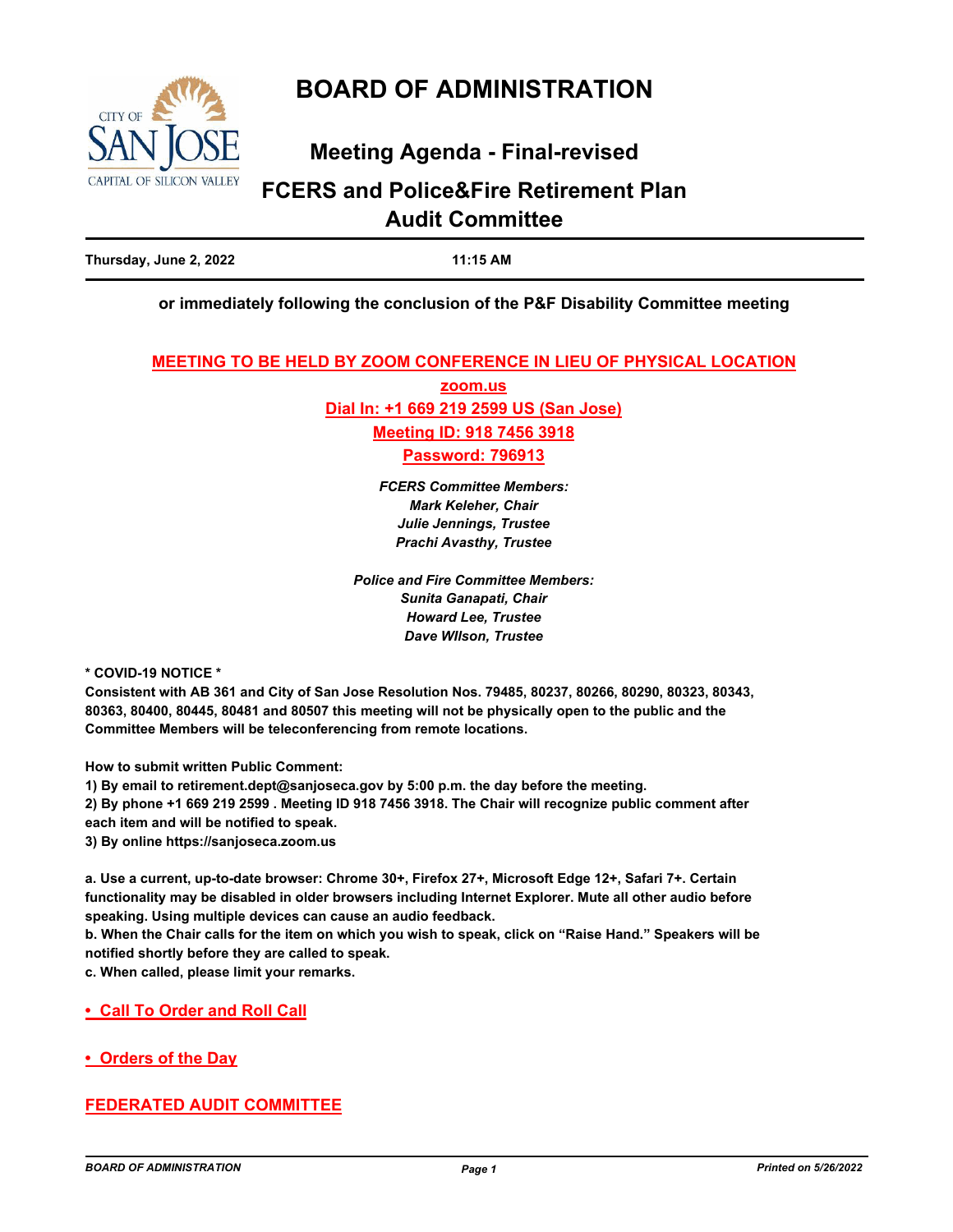## **1. Consent Calendar**

**a.** Approval of the Minutes of the Special Federated Audit Committee meeting from May 19, 2022.

*Attachments:* [1a - 5-19-22 - SP AC Minutes - Final](http://sjrs.legistar.com/gateway.aspx?M=F&ID=b85fbe20-6bc8-4fc6-93b7-058be66b340b.pdf)

**b.** Approval of the  $1/1/22 - 3/31/22$  Quarterly Travel and attendance for Federated.

## **2. New Business - None.**

# **POLICE AND FIRE AUDIT COMMITTEE**

### **3. Consent Calendar**

**a.** Approval of the Minutes of the Special Police and Fire Audit Committee meeting from May 5, 2022.

*Attachments:* [3a - SPCAC 5.5.22 - Final](http://sjrs.legistar.com/gateway.aspx?M=F&ID=3a0ebc31-be3b-4e9e-ad60-dd227aa612ab.pdf)

**b.** Approval of the  $1/1/22 - 3/31/22$  Quarterly Travel and attendance for Police & Fire.

### **4. New Business**

Discussion and action on factual findings for use of California Assembly Bill 361's abbreviated **a.** teleconferencing procedures.

*Attachments:* [4a - AB 361 Memo](http://sjrs.legistar.com/gateway.aspx?M=F&ID=d681f178-366a-40f4-8889-ef377d8b8189.pdf)

## **5. JOINT AUDIT COMMITTEE**

Approval of the Minutes of the February 17, 2022 Joint Audit Committee meeting for the Federated **a.** City Employee's Retirement System and the Police and Fire Retirement Plan.

*Attachments:* [5a - Joint AC Minutes 2-17-22 - Final](http://sjrs.legistar.com/gateway.aspx?M=F&ID=a29fc450-66d0-4403-88a8-d75af65a0e62.pdf)

**b.** Update on the City Auditor's Recommendation to the Office of Retirement Services.

*Attachments:* [5b - City Aud Recomm 17-06 Retire 2.9.22](http://sjrs.legistar.com/gateway.aspx?M=F&ID=d22a222c-1e59-4bb4-9632-2c14a4891432.pdf)

**c.** Discussion and action on FY 21-22 Office of Retirement Services Plans Audit Plan by Grant Thornton.

*Attachments:* [5c - Audit Plan - GT](http://sjrs.legistar.com/gateway.aspx?M=F&ID=ae6764cf-f7dc-46c5-b864-41a89cb88779.pdf)

**d.** Presentation of the Reconciliation of Contributions Audit by Internal Auditor, Houman Boussina.

[5d\(1\) Pres\\_ReconciliationAudit\\_Public](http://sjrs.legistar.com/gateway.aspx?M=F&ID=026c9af1-32f5-418e-b105-f46acafe0d29.pdf) [5d\(2\) - ReconciliationAudit\\_Final](http://sjrs.legistar.com/gateway.aspx?M=F&ID=a19ffaba-6184-4ebb-9e17-89992839e05d.pdf) *Attachments:*

**• Proposed Agenda Items**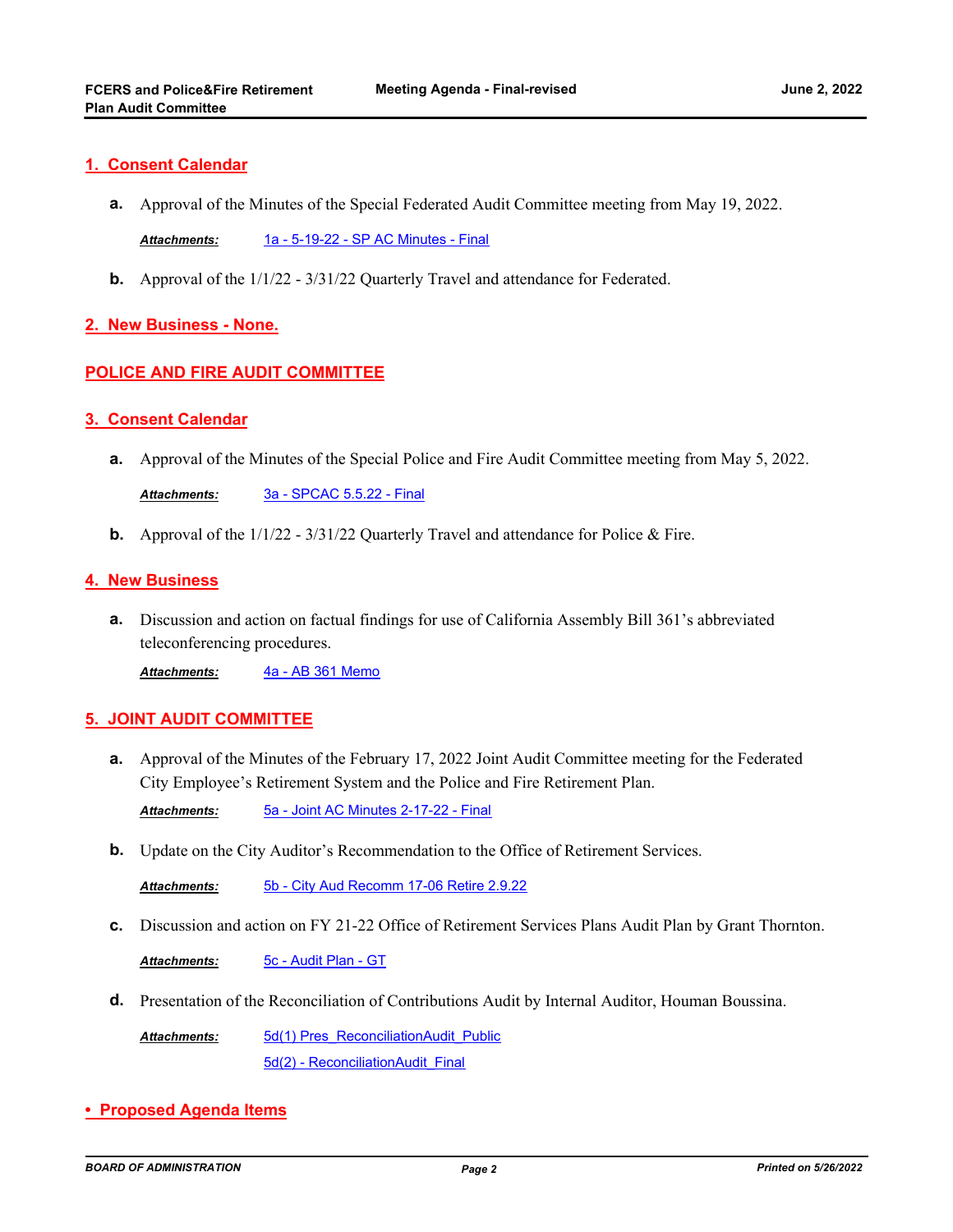## **• Public Comments**

## **• Adjournment**

**To request an accommodation or alternative format under the Americans with Disabilities Act for City-sponsored meetings, events or printed materials, please call Marti Zarate at (408) 794-1112 as soon as possible, but at least three business days before the meeting.**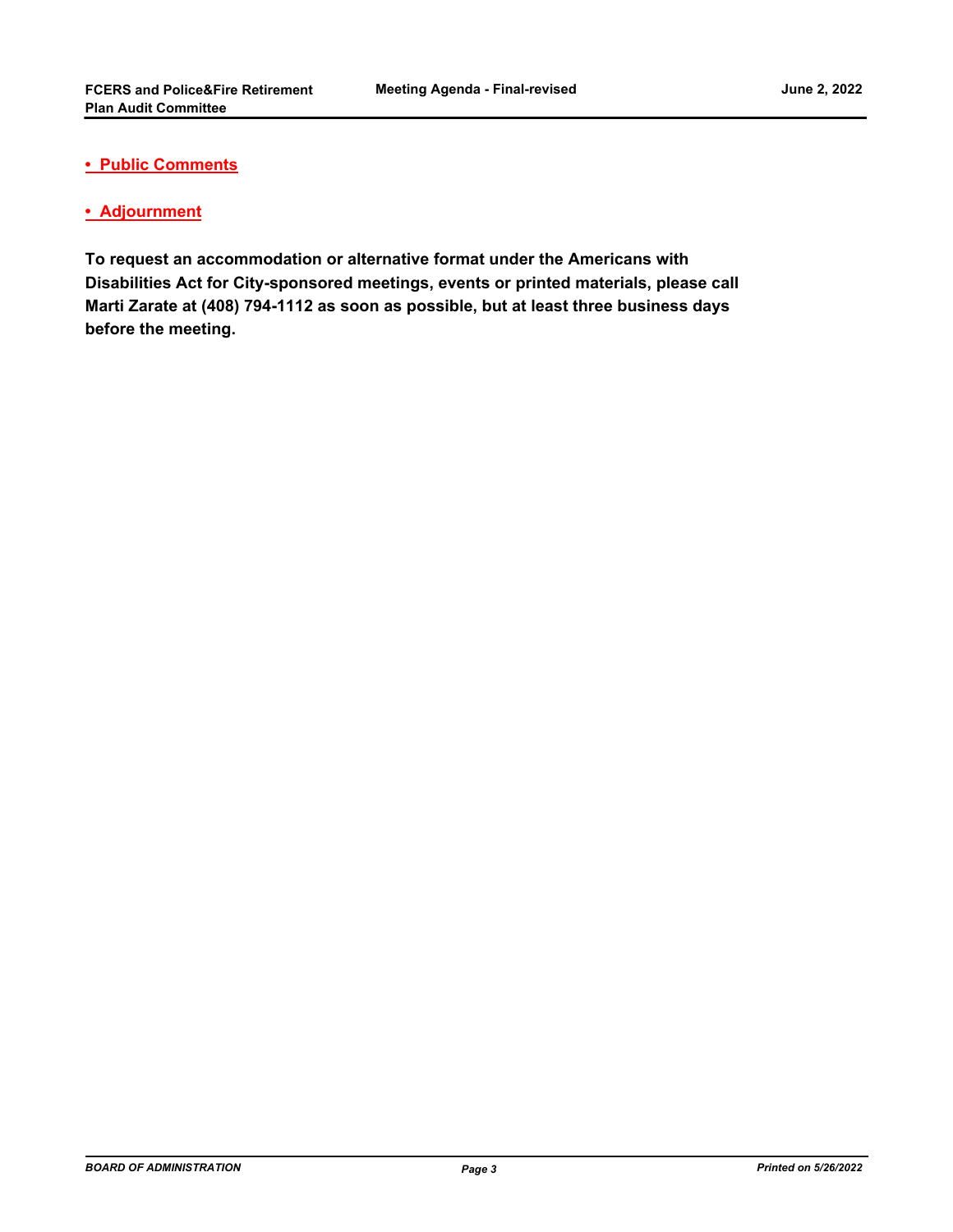#### **The Code of Conduct**

**(https://www.sanjoseca.gov/home/showpublisheddocument/12901/636670004966630000) is intended to promote open meetings that welcome debate of public policy issues being discussed by the City Council, their Committees, and City Boards and Commissions in an atmosphere of fairness, courtesy, and respect for differing points of view.**

#### **1. Public Meeting Decorum:**

**a) Persons in the audience will refrain from behavior which will disrupt the public meeting. This will include making loud noises, clapping, shouting, booing, hissing or engaging in any other activity in a manner that disturbs, disrupts or impedes the orderly conduct of the meeting.**

**b) Persons in the audience will refrain from creating, provoking or participating in any type of disturbance involving unwelcome physical contact.**

**c) Persons in the audience will refrain from using cellular phones and/or pagers while the meeting is in session.**

**d) Appropriate attire, including shoes and shirts are required in the Council Chambers and Committee Rooms at all times.**

**e) Persons in the audience will not place their feet on the seats in front of them.**

**f) No food, drink (other than bottled water with a cap), or chewing gum will be allowed in the Council Chambers and Committee Rooms, except as otherwise pre-approved by City staff.**

**g) All persons entering the Council Chambers and Committee Rooms, including their bags, purses, briefcases and similar belongings, may be subject to search for weapons and other dangerous materials.**

#### **2. Signs, Objects or Symbolic Material:**

**a) Objects and symbolic materials, such as signs or banners, will be allowed in the Council Chambers and Committee Rooms, with the following restrictions: § No objects will be larger than 2 feet by 3 feet. -No sticks, posts, poles or other such items will be attached to the signs or other symbolic materials.**

 **-The items cannot create a building maintenance problem or a fire or safety hazard.**

**b) Persons with objects and symbolic materials such as signs must remain seated when displaying them and must not raise the items above shoulder level, obstruct the view or passage of other attendees, or otherwise disturb the business of the meeting.**

**c) Objects that are deemed a threat to persons at the meeting or the facility infrastructure are not allowed. City staff is authorized to remove items and/or individuals from the Council Chambers and Committee Rooms if a threat exists or is perceived to exist. Prohibited items include, but are not limited to: firearms (including replicas and antiques), toy guns, explosive material, and ammunition; knives and other edged weapons; illegal drugs and drug paraphernalia; laser pointers, scissors, razors, scalpels, box cutting knives, and other cutting tools; letter openers, corkscrews, can openers with points, knitting needles, and hooks; hairspray, pepper spray, and aerosol containers; tools; glass containers; and large backpacks and suitcases that contain items unrelated to the meeting.**

#### **3. Addressing the Council, Committee, Board or Commission:**

**a) Persons wishing to speak on an agenda item or during open forum are requested to complete a speaker card and submit the card to the City Clerk or other administrative staff at the meeting. b) Meeting attendees are usually given two (2) minutes to speak on any discussion item and/or during open forum; the total amount of time allocated for public testimony for each public speaker or for an agenda item is in the discretion of the Chair of the meeting and may be limited when appropriate. (California Government Code Section 54954.3; Council Policy 0-37) Applicants and appellants in land use matters are usually given more time to speak. Speakers using a translator will be given twice the time allotted to ensure non-English speakers receive the same opportunity to directly address the Council, Committee, Board or Commission.**

**c) Speakers should discuss only the agenda item when called to speak for that item, and only topics related to City business when called to speak during open forum on the agenda.**

**d) Speakers' comments should be addressed to the full body. Requests to engage the Mayor, Council Members, Board Members, Commissioners or Staff in conversation will not be honored. Abusive**